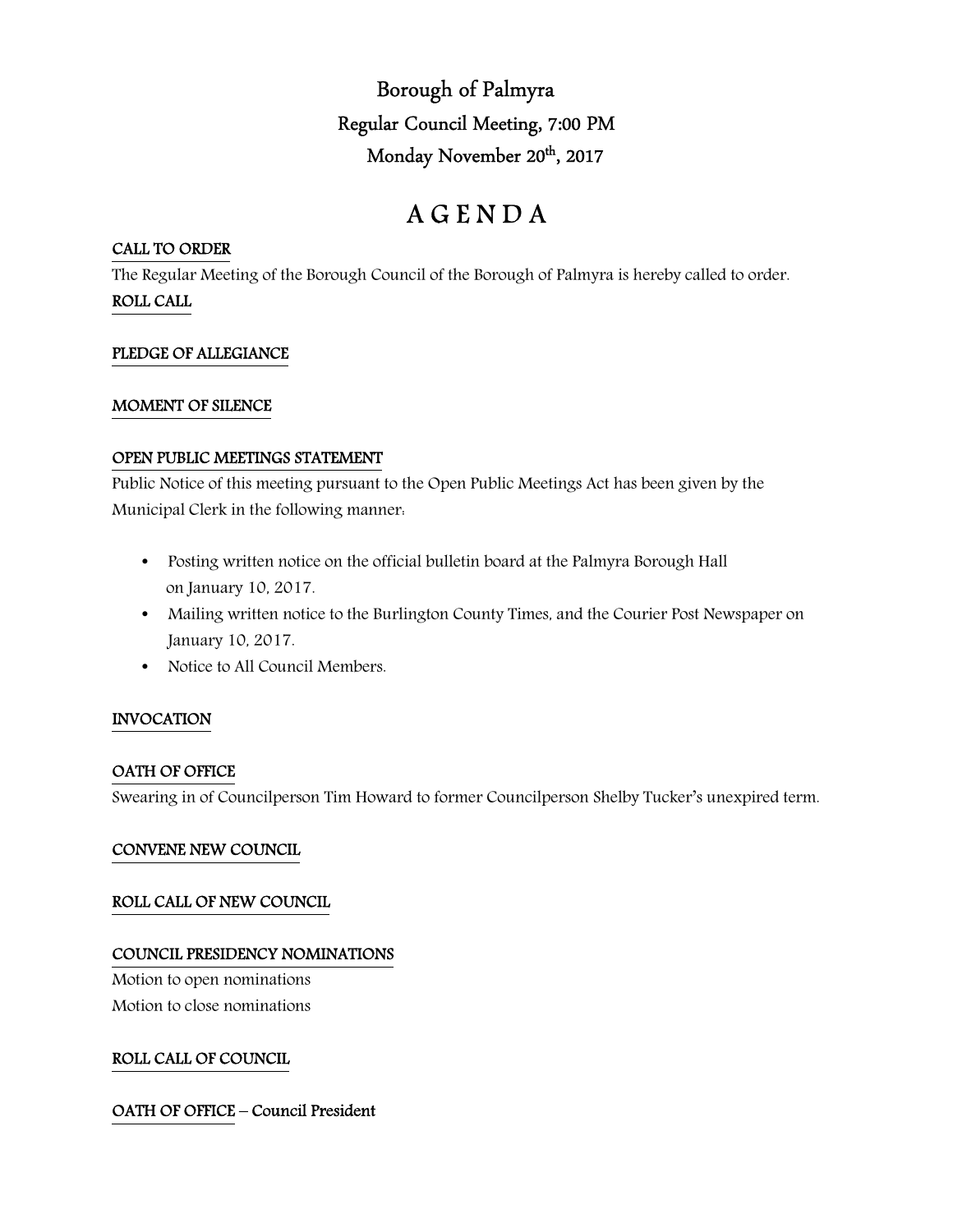# APPROVAL OF MINUTES

October 2<sup>nd</sup>, 2017 – Council Caucus Meeting Minutes October 16<sup>th</sup>, 2017– Regular Council Meeting Minutes November  $6<sup>th</sup>$ , 2017 – Council Caucus Meeting Minutes

### **CORRESPONDENCE**

Email from Mr. Frank Sisto Letter – Bruce Garganio, Board of Chosen Freeholders

### CITIZEN'S POLICE ACADEMY GRADUATION

Chief Scott Pearlman

# PROCLAMATION VETERANS DAY COMMEMORATION

### PUBLIC HEARING

All Vinyl Fencing for the Legion Field 2017 Improvements Project

### PUBLIC PORTION

This public portion is for discussion on professional updates, resolutions and ordinances listed on the agenda. Please sign in at the podium, state your name and address for the record. Council will give all comments appropriate consideration. Each citizen will be allotted up to five (5) minutes to speak, in order to allow everyone an opportunity to ask questions and express their opinions or concerns. Please direct all comments to the Mayor. Each citizen may only speak once during each public portion.

### ORDINANCES ON SECOND READING Public Hearing November 20<sup>th</sup>, 2017

ORDINANCE 2017-12, An Ordinance Amending Chapter 121 of the Code of the Borough of Palmyra Governing "Fire Prevention" to Include Key Lock Box Installation

### RESOLUTIONS Consent Agenda

Resolution 2017-227 to Resolution 2017-230 will be enacted as a single motion, if any resolution needs additional discussion it will be removed from the consent agenda and voted on separately.

Resolution 2017-227, Resolution Awarding a contract to Environmental Resolutions (ERI), Inc. for engineering services for the On Call Contracting Services project per their proposal dated October 3, 2017 in the amount of \$4500.00.

Resolution 2017-228, Resolution authorizing Application for Permit submitted by Palmyra Improvement Association for two wood burning fire pits at the Band Shell during Winter Night Market subject to satisfaction of all conditions as required by Fire Marshall, Palmyra Fire Department, Chief of Police and Borough Administrator

Resolution 2017-229, Resolution Canceling Unclaimed Tax Sale Certification Redemption Monies pursuant to N.J.S.A. 54:5-57.1